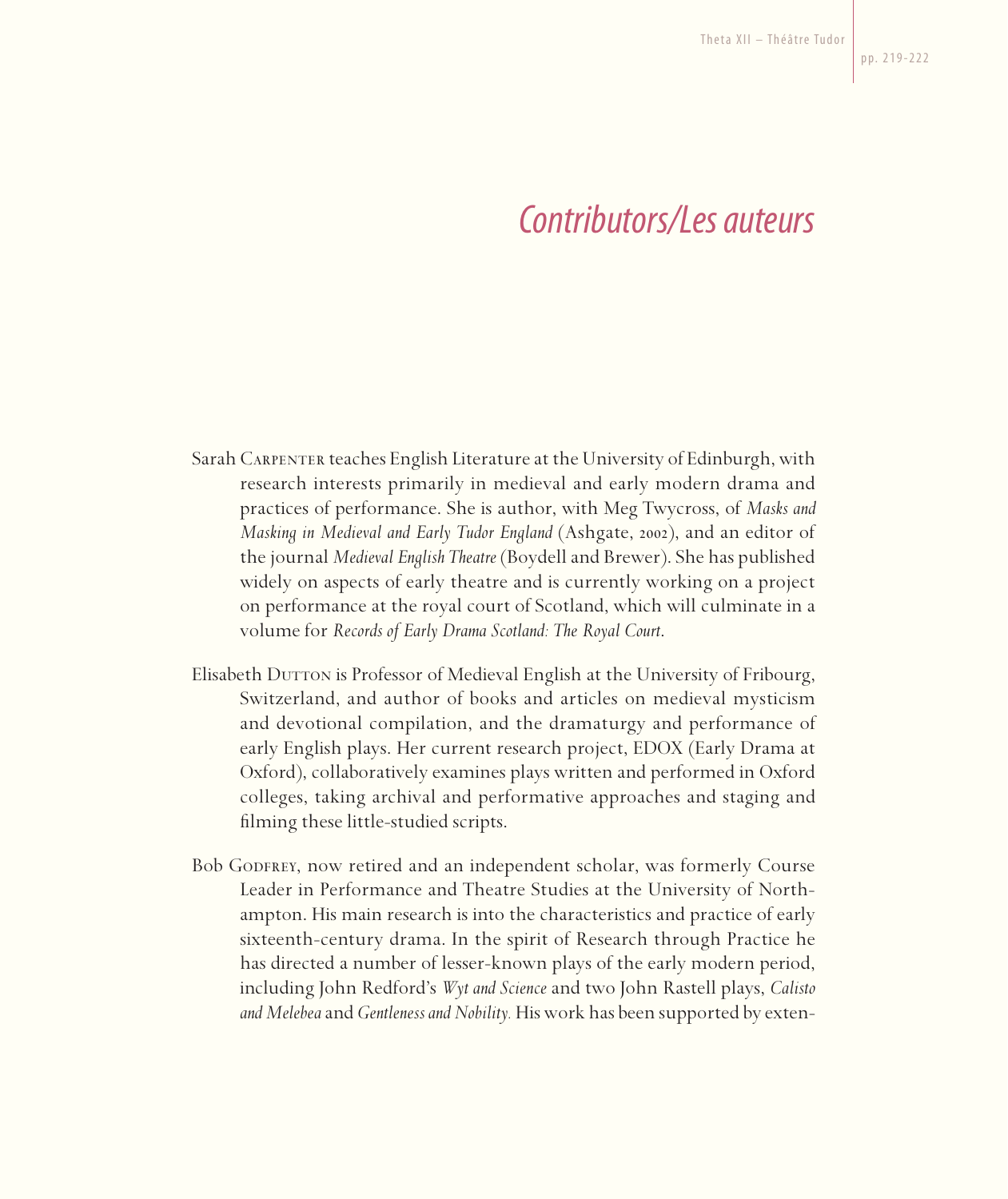sive experience in classical, modern and contemporary theatre production. He has also, since 1993, been a regular contributor of both papers and performances to the Tudor Drama Round Table in Tours. More recently he has contributed chapters to volumes in the Rodopi (now Brill) series Ludus.

- Peter Happé is a Visiting Fellow in the English Department at the University of Southampton. He has published widely on English drama from the earliest surviving plays to the work of James Shirley. He is interested in the relationship between text and performance, and in the editing of texts in several formats. Besides the plays of Shirley and Lyndsay, he has been especially concerned with the work of John Bale, John Heywood and Ben Jonson.
- Richard Hillman is a Professor at the Université François-Rabelais de Tours, France (Department of English and Centre d'Études Supérieures de la Renaissance). His monographs include *Self-Speaking in Medieval and Early Modern English Drama: Subjectivity, Discourse and the Stage* (Macmillan, 1997) and three books focusing on links between early modern England and France: *Shakespeare, Marlowe and the Politics of France* (Palgrave, 2002), *French Origins of English Tragedy* and *French Reflections in the Shakespearean Tragic* (Manchester University Press, 2010 and 2012). He has also published translations/editions of early modern French plays, including *L'histoire tragique de la Pucelle de Domrémy*, by Fronton Du Duc (Carleton Renaissance Plays in Translation, No. 39 [Ottawa: Dovehouse Editions, 2005]); *La Tragédie de feu Gaspard de Colligny*, by François de Chantelouve, together with *La Guisiade*, by Pierre Matthieu (CRPT, No. 40 [Ottawa: Dovehouse Editions, 2005]); *Coriolan*, by Alexandre Hardy (Presses Universitaires François-Rabelais, 2010 [online at <http:// pufr-editions.fr/renaissance/coriolan>]); *Les Visionnaires*, by Desmarets de Saint-Sorlin (<http://umr6576.cesr.univ-tours.fr/publications/Visionaries/); and *La Diane*, by Nicolas de Montreux (<http://umr6576.cesr.univtours.fr/publications/diane/>). He is co-editor of *Female Transgression in Early Modern Britain: Literary and Historical Explorations* (Ashgate, 2014).
- Olena Lilova is a lecturer in the English Language and Literature at the *Mediteran* University (Podgorica, Montenegro). Her research interests include medieval and early modern drama. She completed a doctoral thesis devoted to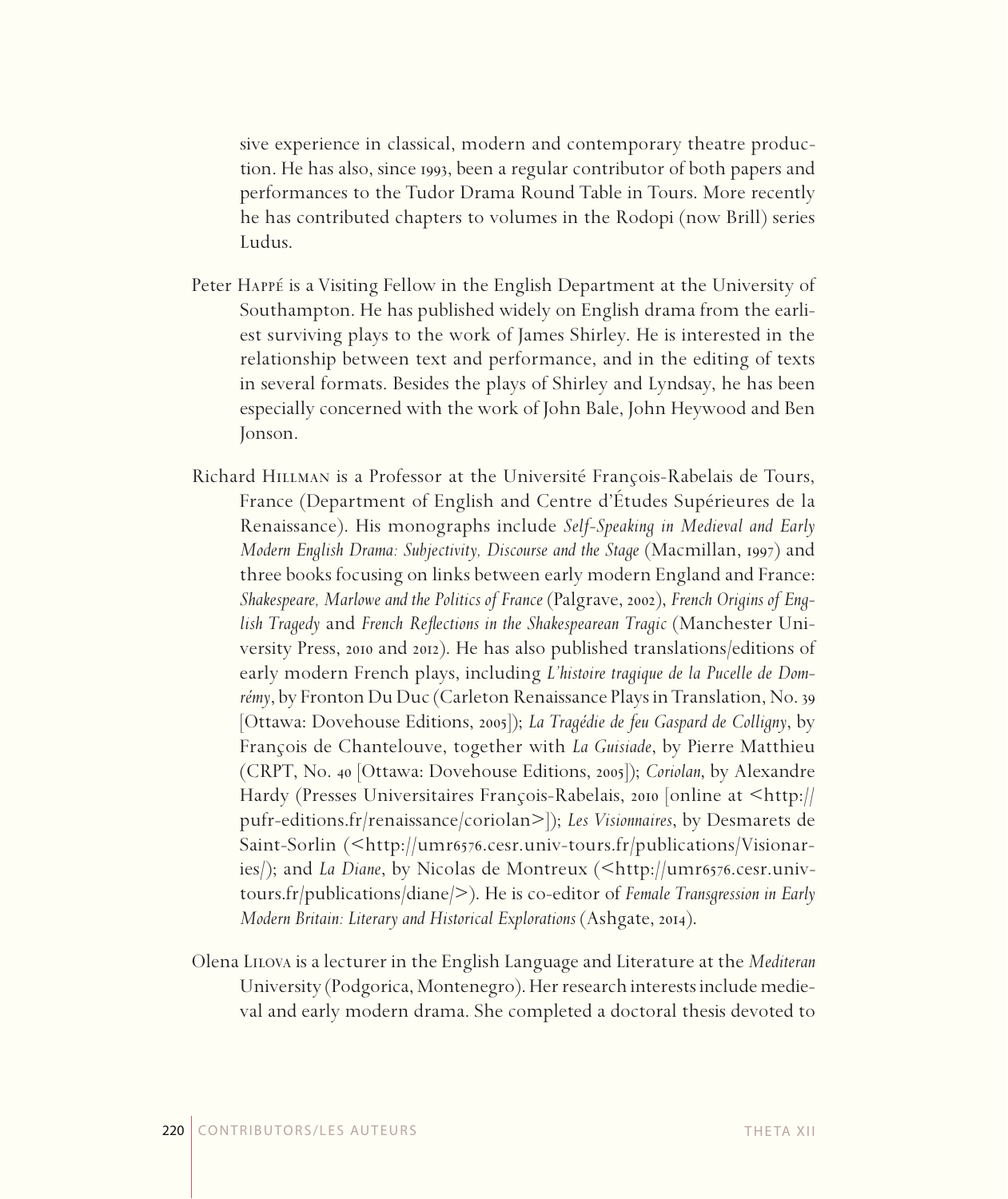the poetics of George Gascoigne's works (Kyiv, 2003). She is a member of the Laboratory for Renaissance studies (Ukraine).

- James McBain is a Post-Doctoral Researcher at the University of Fribourg, Switzerland, and Research Associate at St Catherine's College, Oxford, working on the EDOX project. He has published work on early English drama and the relationship of early modern law and literature and recently coedited, with Elisabeth Dutton, a volume of essays on *Drama and Pedagogy in Medieval and Early Modern England* (Narr, 2015).
- John J. McGavin is Emeritus Professor of Medieval Literature and Culture at the University of Southampton. He is currently chair of the Executive Board of the Records of Early English Drama, and his most recent publication, jointly written with Greg Walker, is *Imagining Spectatorship: From the Mysteries to the Shakespearean Stage* (Oxford University Press, 2016).
- Roberta Mullini, formerly Professor of English Literature at the Università di Urbino Carlo Bo (Italy), has published widely on English medieval and Shakespearean drama and theatre. She is also interested in theoretical issues connected to theatrical reception and to Shakespeare on screen. She has written volumes on Shakespeare's fools (1983 and 1997), on early modern plays (1992), on John Heywood (1997) and on the material culture of the theatre (2003). She has also directed students' performances of English interludes. Her book *Healing Words. The Printed Handbills of Early Modern London Quacks* was published in 2015. She is chief editor of *Linguæ &*, a journal devoted to modern languages and cultures.
- Edward Paleit is a senior lecturer in English Renaissance Literature at the University of Exeter. His first book, *War, Liberty and Caesar* (Oxford University Press, 2013), addressed the reception of the Latin poet Lucan in the halfcentury before the English civil war. He is currently completing a funded research project on Christopher Marlowe's relationship to late sixteenthcentury European political thought.
- Nadia T. van Pelt is a Lecturer in English literature at the University of Leiden. She completed her funded PhD, "Play-making on the Edge of Reality: Managing Spectator Risk in Early English Drama", in 2014 at the University of Southampton under the supervision of Prof. John J. McGavin. She has